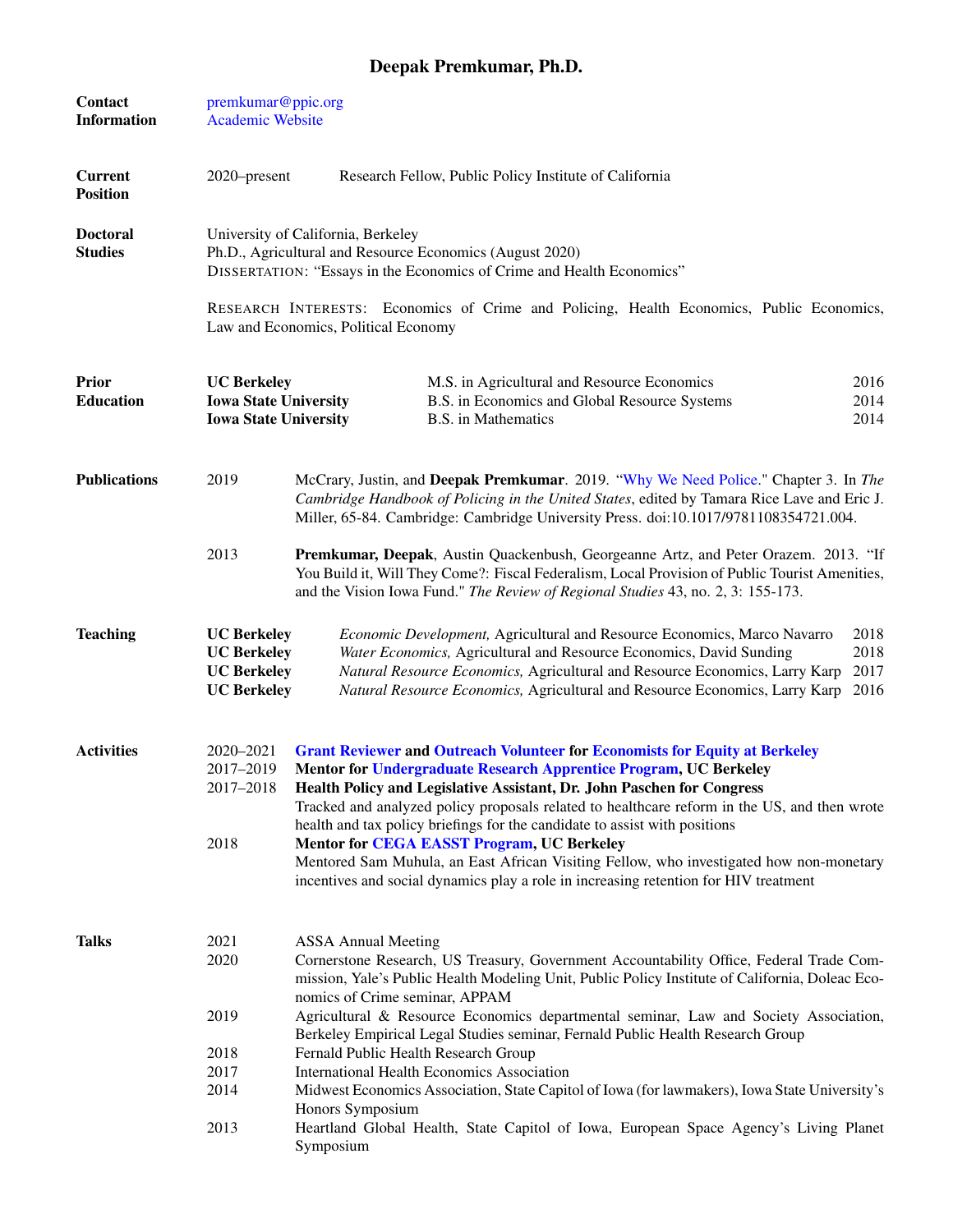Research Papers

## "Intensified Scrutiny and Bureaucratic Effort: Evidence from Policing and Crime After High-Profile, Officer-Involved Fatalities" [Available here.](https://www.dropbox.com/s/vsobhqvimbu0lv7/Paper-%20Ferguson%20Effect.pdf?dl=0)

This study explores whether public scrutiny of police officers induces change in their level of effort, empirically testing the *Ferguson Effect*. Leveraging the quasi-random timing of high-profile, officer-involved fatalities (OFs), this paper provides the first national analysis of this question with department-level data on arrests and crime. To include the variation when departments have multiple OFs, I develop an event study regression design which allows for numerous "events" per observational unit. However, since it is possible that an OF affects policing effort, community cooperation with identifying and locating suspects, civilian crime reporting, and offending behavior, it becomes difficult to disentangle which channels are occurring when interpreting any changes in arrests. The ambiguity is mitigated by developing a theoretical model which provides empirical predictions for each channel that result in differing arrest patterns based on offense type, providing information on which mechanism is salient. I find that arrests are reduced by 3.2% for all Part I offenses (murder, robbery, assault, burglary, theft, motor vehicle theft) following a high-profile OF. The decline is driven by reductions in theft arrests which are reduced by 9.2%. For clearances that have low benefit to the officer (e.g., disorderly conduct, marijuana possession, etc.), there is a sharper decrease in arrests of up to 24%. These findings are consistent with scrutiny being the channel for the change in arrests. The decline in effort for theft is temporary, while it persists for crimes with low social cost, representing a transition to a new equilibrium effort. Reductions in arrests occur for both black and white suspects, but are suggestively more prominent for black suspects in theft and marijuana possession.

## "Rural Hospital Closings and Patient Welfare: The Effects of Closures on Quality and Availability of Hospitals " with Peter Orazem and Dave Jones. *Draft available upon request*.

This study estimates a model of rural patient hospital choice between the nearest rural hospital, the nearest urban hospital, or the nearest research hospital. We present separate estimates for inpatient and outpatient visits, for different diagnoses, and for emergency and non-emergency admissions. The analyses illustrate the tradeoffs between hospital quality and distance in deciding whether to choose the nearest hospital or to travel farther for an alternative. The model parameters are used to simulate two hospital closing scenarios for both outpatient and inpatient data: 1) closing 25% of lowest quality rural hospitals and 2) closing 15% of the least used rural hospitals. Closing 25% of the lowest quality rural hospitals results in a 20.7% increase in expected distance and a 7.7% increase in expected hospital quality for those with inpatient ailments. Closing the least used hospitals modestly increases average distance but lowers average quality. We conclude that closing the lowest quality rural hospitals is a better policy prescription than closing the least used hospitals since closing low quality hospitals results in a substantial increase in average quality of hospital with only a slight increase in distance traveled for chosen hospitals.

## Research in Progress "Racial Stressors and Maternal Health: The Effect of High-Profile Fatal Encounters with Police on Pregnancy Outcomes" "Understanding Civilian Deaths at Police Hands: Evidence from Crowdsourced Data" with Justin McCrary and Kaushik Krishnan. "The Determinants of Police Misconduct" with Rebecca Goldstein. "The Economic Impact of NBA Superstars: Evidence from Missed Games using Ticket Microdata from a Secondary Marketplace" with Scott Kaplan, Vaibhav Ramamoorthy, Cheenar Gupte, Amit Sagar, Joshua Wilbur, and David Zilberman. [Available here.](http://www.sloansportsconference.com/wp-content/uploads/2019/04/KaplanEtAl_13389_FullPaperSubmission_RevisedEquations.pdf) • Winner of the Best Poster Award, 13th Annual MIT Sloan Sports Analytics Conference, March 1–2, 2019 Professional Experience UC Berkeley, Graduate Student Researcher 2015–2020 (Profs Rebecca Goldstein, Lia Fernald, Gabriel Zucman and Pierre Bachas, Paul Gertler) International Growth Centre, Research Assistant for Sheetal Sekhri 2012–2013 Languages English (native), Spanish (intermediate), Tamil (elementary), Swahili (elementary)